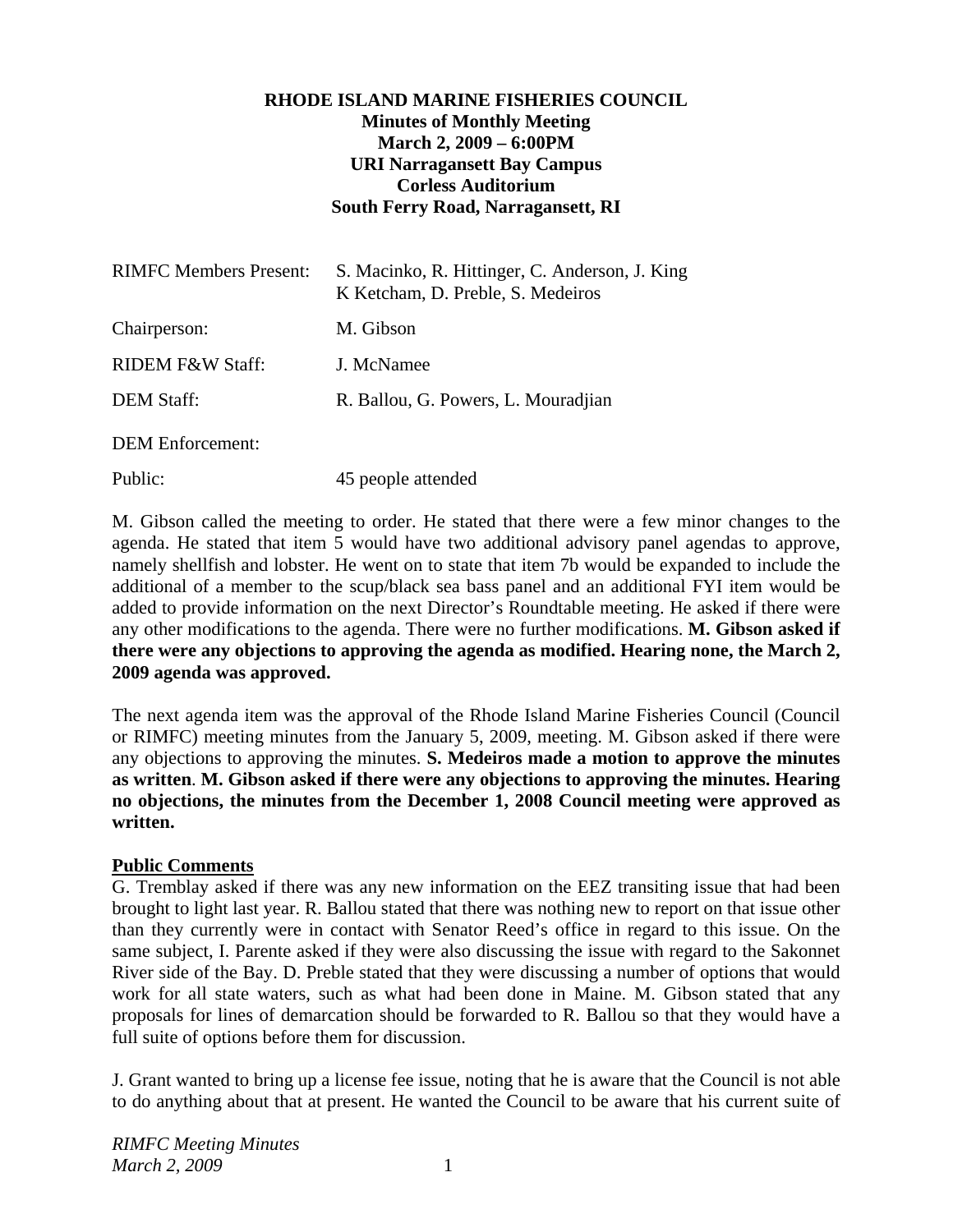license and endorsements is roughly twice the cost of someone with a multipurpose license. He felt this situation should be addressed because it is unfair.

# **Advisory Panel Reports**

# *Menhaden AP meeting*

S. Medeiros summarized the meeting, which covered the 2008 fishing season. Some of the highlights were that there was roughly twice as many fish in the Bay in 2008 as there had been in 2007. The fishery was monitored as it had been in 2007, however due to Division of Fish and Wildlife (DFW) staffing issues, only one overflight was observed (all reports were still collected). No proposals to change management were made at the meeting, however an Ark Bait representative noted that he would like to see landings data be used to qualify people to continue to hold their purse seine endorsement. The group recommended remaining at status quo in 2009. One final recommendation was for an equipment inspection to take place on purse seine vessels, per the regulation.

# *Tautog AP meeting*

R. Hittinger summarized the meeting, which covered both the commercial and recreational fisheries in 2008. The DFW did not propose any changes for commercial management in 2009. It was noted that the recreational fishery may need to take a reduction due to high landings in 2007, but at the time of the meeting, the 2008 data was not complete nor was the updated regional assessment complete. Some possible reduction strategies were discussed such as shortening the season late in the year, however, the panel members recommended either extending the lower bag limit until later in the year, or extending the spawning closure. The panel recommended status quo for recreational management in 2009, as well. R. Hittinger wanted to point out that they did not have an official quorum at the meeting; however, there was a quorum of recreational representatives present as well as some commercial attendees therefore the meeting was held.

### *Striped Bass AP meeting*

C. Anderson summarized the meeting, which covered discussions on the stock status and the commercial and recreational fisheries from 2008. One point of concern that was brought up was a low young of the year index out of Maryland, but there were no reductions needed at present. The floating fish trap representatives recommended staying at status quo. The general category recommended having a 2 week closure from August 31 through September 13 in order to miss the opening of MA striper season. The panel went on to recommend that the Department of Environmental Management (DEM) Enforcement look in to late dealer reporting, which was implicated in the fall overage from 2008. Finally, the panel recommended that the striper tagging program remain in place as it was a good enforcement tool. K. Ketcham asked about the late dealer reporting as mentioned by the panel. M. Gibson suggested that the Council members revisit that discussion during the tautog recommendation section of the next agenda item, as there was a similar situation in the tautog fishery with late dealer reporting leading to overages. They could make an appropriate recommendation to the Director about this issue at that point.

# **New Business**

*Council recommendations on February 24, 2009 Public Hearing*  Proposed changes to the Commercial Tautog Management Plan

J. McNamee introduced the item. He noted that no proposals for changes were made prior to or during the public hearing. **S. Medeiros made a motion to recommend status quo commercial management in 2009. J. King seconded the motion. J. King asked to have an addition to the motion, which was to recommend to the Director that he develop criteria by which to**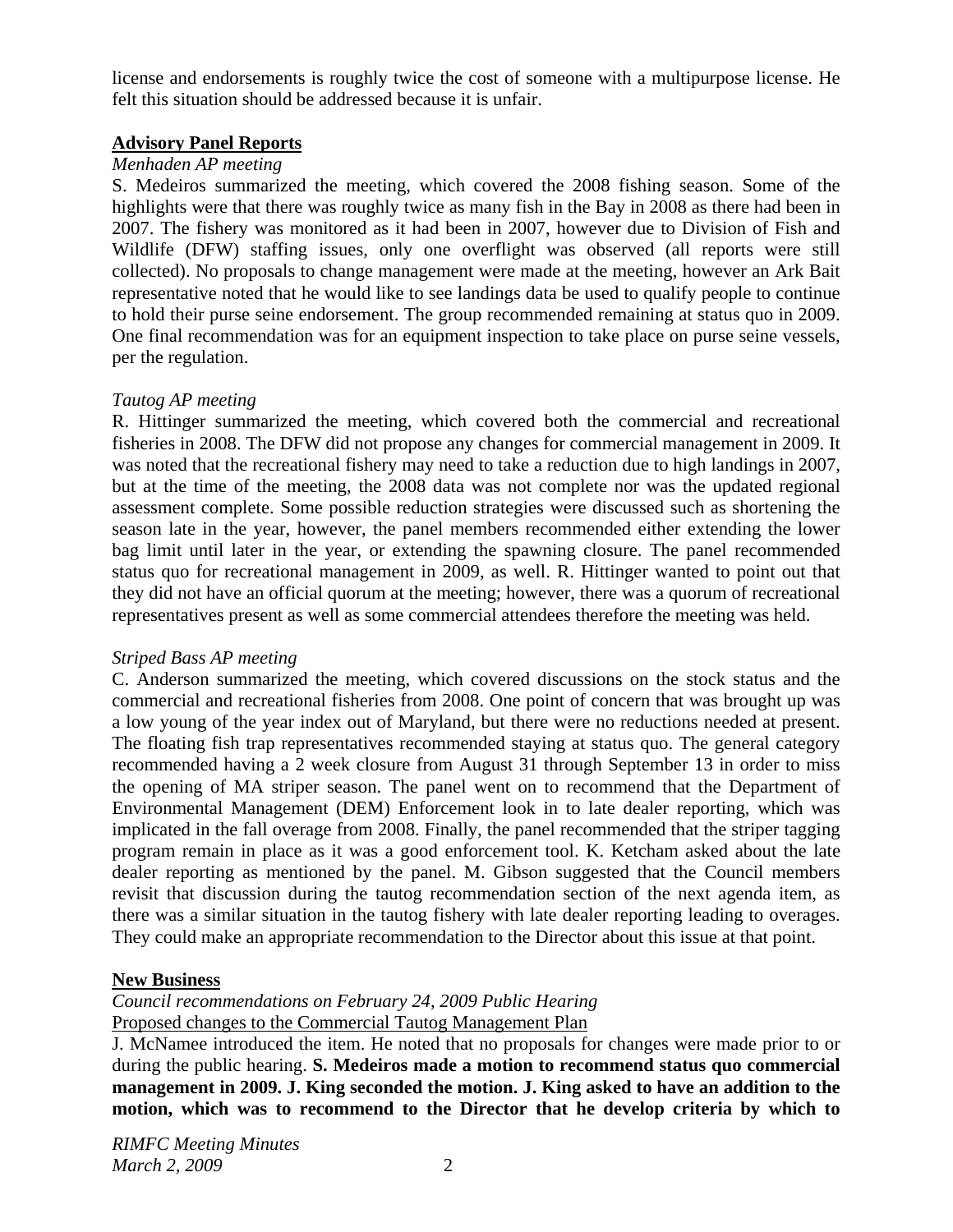# **monitor seafood dealer reporting compliance. S. Medeiros accepted the perfection to the motion. The Council voted unanimously to approve the motion.**

# Proposed changes to the Recreational Tautog Management Plan

J. McNamee introduced the item. He noted that no proposals for changes were made prior to or during the public hearing. **S. Medeiros made a motion to recommend status quo recreational tautog management in 2009. J. King seconded the motion.** An audience member voiced his opposition to allowing the recreational bag limit to go to 8 fish. **The Council voted unanimously to approve the motion.**

#### Proposed changes to the Narragansett Bay Menhaden Management Plan

J. McNamee introduced the item. He noted that no proposals for changes were made prior to or during the public hearing. **S. Medeiros made a motion to recommend status quo menhaden management in 2009. J. King seconded the motion. The Council voted unanimously to approve the motion.**

### Proposed changes to the Monkfish Management Plan

J. McNamee introduced the item. He noted that three proposals went forward to public hearing. Two subsequent written proposals were made prior to hearing, as well as a modified version of one of the noticed options that was made the night of the hearing. The Council had all of the relevant information before them that evening. D. Preble made some opening comments including his opposition to remaining at status quo or going to unlimited possession limits. He went on to recommend that the DEM send a letter to the federal monkfish committee requesting a set aside amount from the federal TAC that would be designated to a RI state waters fishery. He stated that he had been looking at some data to determine what percentage they should request for the RI state waters TAC, however he discovered that he needed better data to work with prior to recommending a number. J. King stated that he felt they should go higher than status quo but not as high as the federal possession limit, therefore he recommended a 400 pound tail weight limit. **S. Medeiros made a motion to recommend option 2 (unlimited possession) with the caveat that the quota should be tracked relative to a 1% TAC (1% of the coastwide quota) in state waters. When the TAC was reached, the DFW should enact a possession limit to make it an incidental catch allowance. He finished by adding that in the meantime, the DEM should pursue a RI set aside of monkfish, per D. Prebles comments. S. Macinko seconded the motion.** 

S. Macinko stated that he disagreed with much of the discussion prior to the motion. He did not think the state needed to do everything by parity with the federal zone. He felt that the way to approach this issue, due to the noted lack of good data, was to set up a protective plan that allows for a history of good data to develop, at which point modifications could be made to the plan if needed.

Audience members voiced several comments in support of the motion including: greater opportunity for federal vessels than state only vessels as a parity issue, not managing strictly for ease of enforcement, not running afoul of most restrictive rule policies, the magnitude of state waters fishing being very small relative to total biomass, lack of equity with neighboring states, the unnecessary damage caused to RI vessels by the previous management plan, and the small window of opportunity for monkfishing in state waters.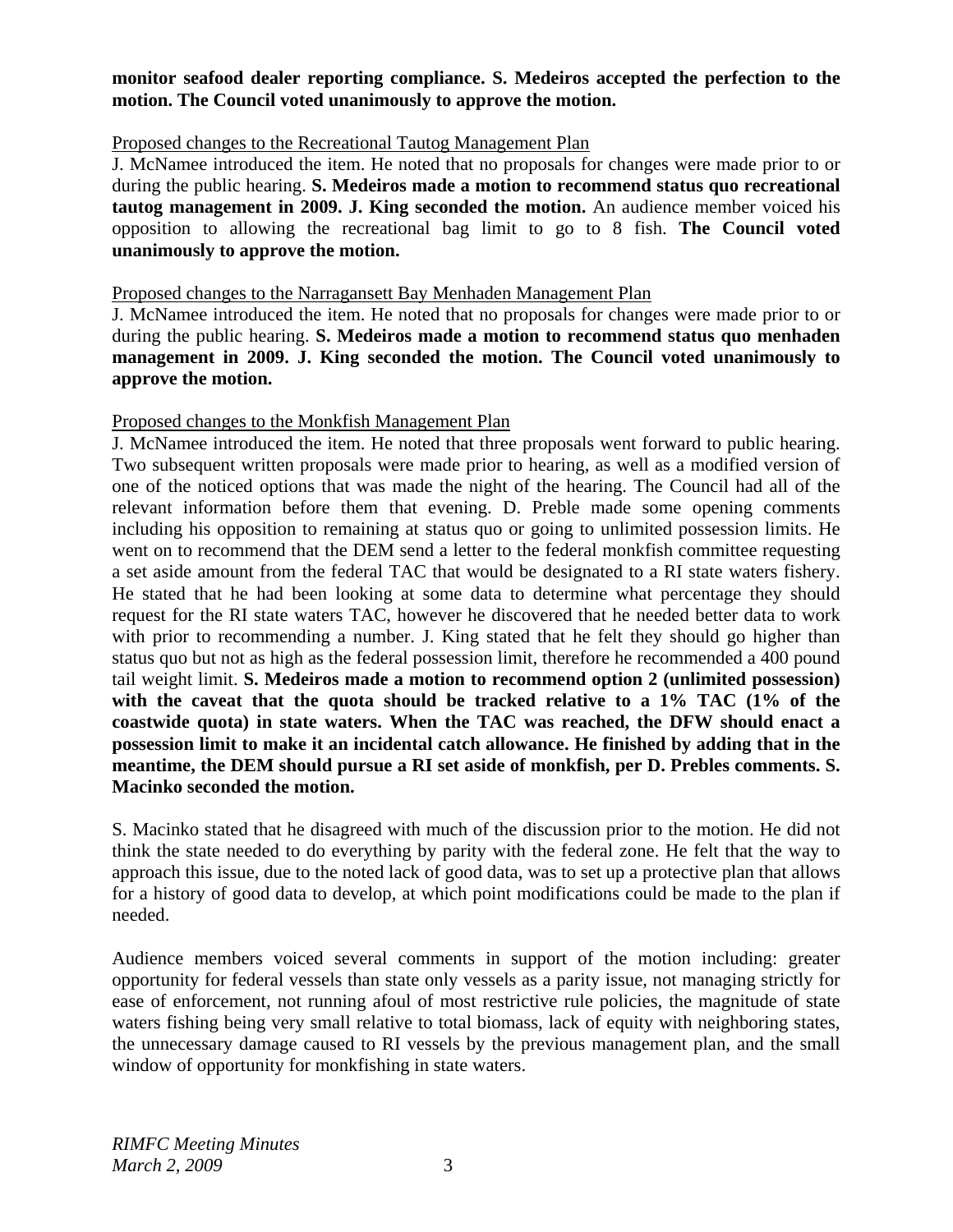Audience members also voiced opposition to the motion including: the possibility of creating a derby fishing scenario with no possession limit, a redirection of effort from federal waters in to state waters, federal vessels only getting 23 days in which to fish rather than all year as a parity issue, the idea that federal vessels qualified for their permits by demonstrating history as a parity issue, lack of ability to enforce fishery rules with an unlimited possession limit, and the idea that federal vessels were the vessels that made the sacrifices to get the fishery back in to good shape.

**The Council voted on the motion, 3 to approve (C. Anderson, S. Macinko, and S. Medeiros), and 4 opposed (K. Ketcham, D. Preble, J. King, and R. Hittinger). The motion failed.** 

**K. Ketcham made a motion to recommend option 3 (550 pounds of tail weight) with a 1% (of coastwide quota) hard TAC. Further, as the TAC is approached the DFW should lower the possession limit to 50 pounds of tail weight to keep the state waters fishery under the TAC. R. Hittinger seconded the motion. It was clarified that the motion was concerning state waters fishermen. The Council voted unanimously to approve the motion.** 

Proposed changes to the Cod Management Plan

J. McNamee introduced the item. Similar to monkfish, he noted that three proposals went forward to the public hearing. One written proposal was made prior to hearing, as well as a modified version of one of the noticed options that was made the night of the hearing. The Council had all of the relevant information before them that evening. R. Hittinger commented that he was opposed to option 2 as he did not see any need to have any possession in state waters greater than 1,000 pounds.

Audience comments were in support of no possession limits in state waters because of insignificant landings in RI state waters, unnecessarily impacting a RI businessman who happened to run across the occasional school of fish by making him discard, and the current restrictions are unnecessary and create more bureaucracy.

**C. Anderson made a motion to adopt option 2 (unlimited possession limit). S. Macinko seconded the motion. The Council voted on the motion, 3 to approve (C. Anderson, S. Macinko, and D. Preble), and 4 opposed (K. Ketcham, S, Medeiros, J. King, and R. Hittinger). The motion failed.**

**S. Medeiros made a motion to table the issue. There was no second. The motion failed due to the lack of a second.** 

**D. Preble made a motion to recommend that the RI state waters possession limit mirror the federal possession limit. J. King seconded the motion.** There was some audience support for the motion. **The Council voted 5 to approve (C. Anderson, S. Medeiros, J. King, D. Preble, and K. Ketcham) with 2 abstentions (S. Macinko and R. Hittinger).** 

# Proposed changes to the Sea Scallop Management Plan

J. McNamee introduced the item. He noted that two proposals went forward to the public hearing. A modified version of one of the noticed options was made the night of the hearing. The Council had all of the relevant information before them that evening. **J. King made a motion to recommend that the possession limit be raised to 400 pounds of shucked sea scallops per day in state waters. K. Ketcham seconded the motion.** M. Marchetti made some amendments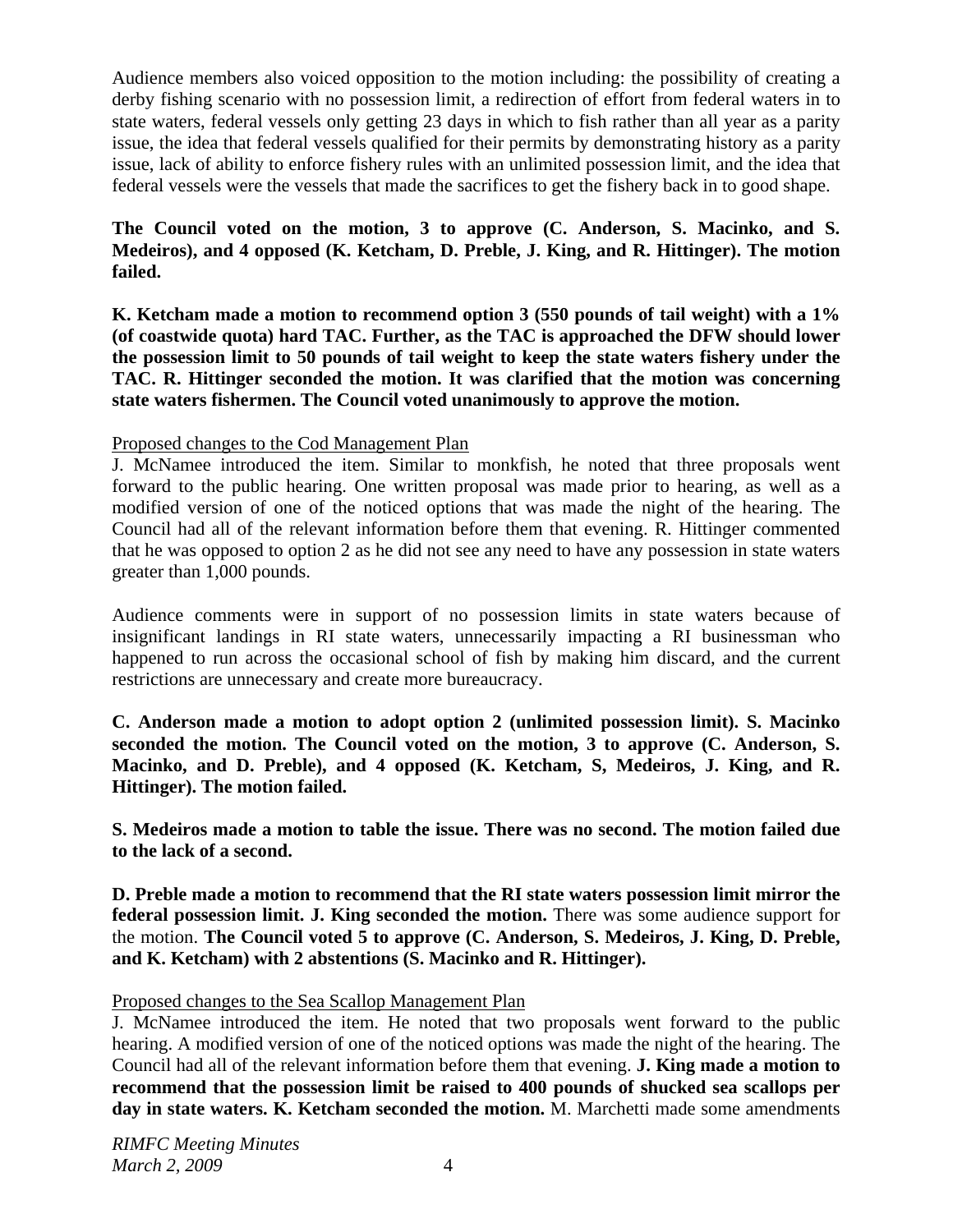to his comments made at public hearing by stating that he would not be opposed to a general category style management plan in state waters. He listed the other elements of the federal management plan. Other audience comments were in support of the motion, with one comment being to not have any management plan in state waters due to the fact that there was no state waters fishery. **J. King perfected his motion to, in general, mirror the federal general category rules including a 50 bushel per day limit, 3-1/2 inch minimum shell size, minimum 4" ring size, and minimum 10" twine size. K. Ketcham accepted the perfection. The Council voted unanimously to approve the motion.**

#### Proposed adoption of a Coastal Shark Management Plan

J. McNamee introduced the item. He noted that the proposal was an ASMFC compliance requirement. The language in the proposal was borrowed from MA regulations. The DFW received one written proposal after the public hearing on this item. **S. Medeiros made a motion to recommend adoption of the proposed language with the removal of the language "attempt to harvest." J. King seconded the motion. The Council voted unanimously to approve the motion.**

#### *2009 Council Calendar*

J. McNamee had provided the Council with a draft calendar. **The Council accepted the meeting schedule provided that they could call an additional meeting were one needed.**

### *Approval of Summer Flounder AP agenda*

M. Gibson stated that the AP needed to meet in order to discuss the upcoming 2009 recreational season. He summarized the topics on the agenda. One note was to remove the language about the commercial fishery from the agenda, this was a cut and paste error. **There were no objections to approving the agenda as modified.** 

### *Approval of Scup/Black sea bass agenda*

K. Ketcham stated that the AP needed to meet in order to discuss the upcoming 2009 recreational season. He approved the topics on the agenda and picked a date. One note was to remove the language about the commercial fishery from the agenda, this was a cut and paste error like in the summer flounder agenda. **There were no objections to approving the agenda as modified.** 

### *Approval of Shellfish AP agenda*

J. King stated that he had an agenda, though one had not been provided to the Council. The topics included density issues in High Banks, the closed triangle portion of the Potowomut management area, and a discussion on the future plans for these areas. **The Council did not object to approving this proposed agenda.** 

### *Approval of Lobster AP agenda*

J. King stated that the AP needed to meet in order to discuss the proposed transferability program. **There were no objections to approving the agenda as modified.** 

### **Old Business**

### *Update on marine fisheries legislation*

R. Ballou stated that there were two bills currently before the legislature relating to marine fisheries. The Council had previously discussed the bill submitted by Rep. Malik at DEMs request, but a second bill, submitted by Rep. Sosnowski, dealt directly with the Council itself. The gist of the bill was to remove the Director of DEM as the chair and substitute in an

*RIMFC Meeting Minutes March* 2, 2009 5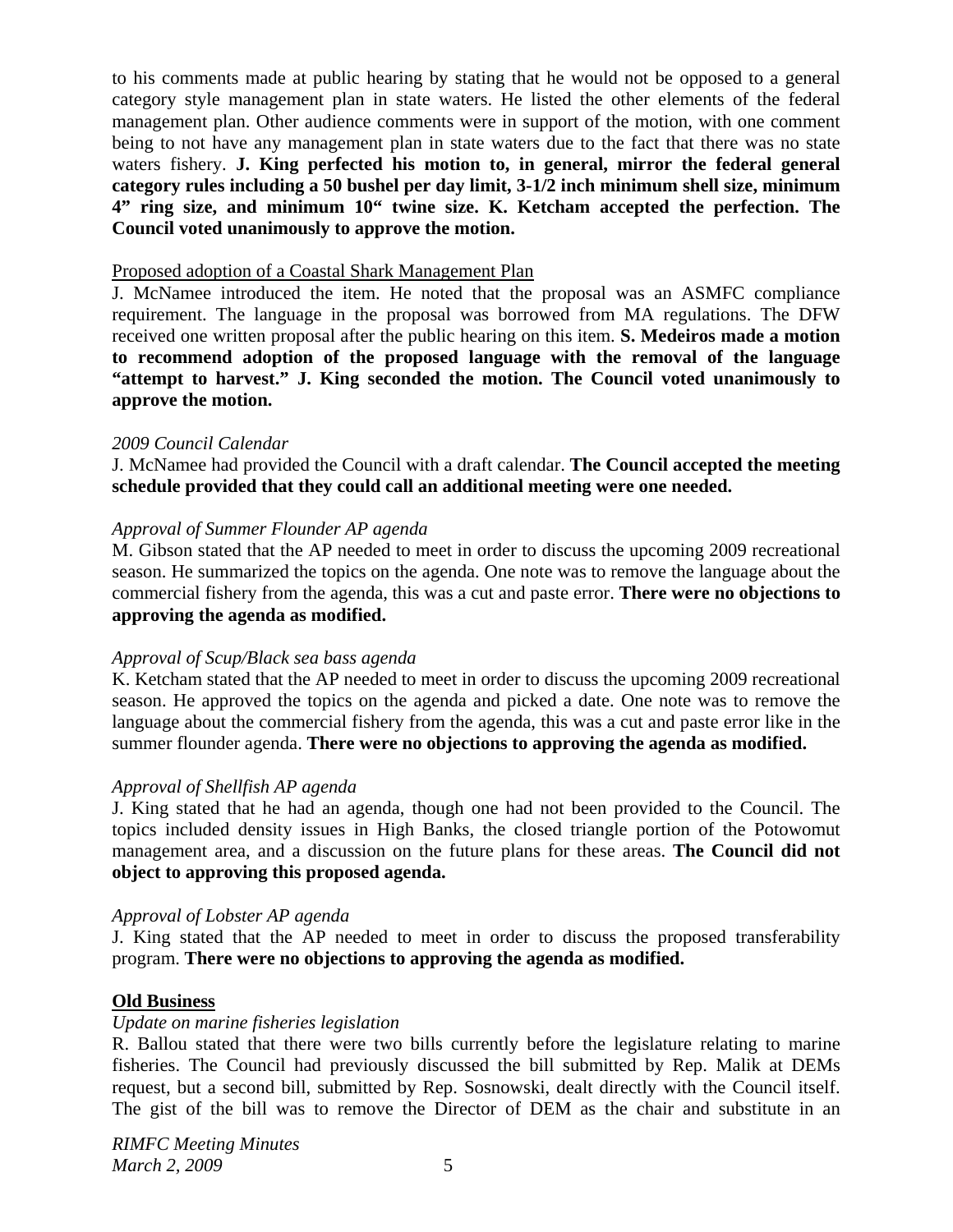environmental group representative as the new chair. The Council opposed this change, however did not oppose having M. Gibson recuse himself as chair on occasion in order to allow him greater flexibility in advising the Council on certain topics. In these cases, the Director could appoint another DEM staff person to chair. C. Anderson noted that they currently have an open process and there has been little to no participation from these groups in this process. R. Hittinger stated that he did not see this change making the Council any stronger than it already was, however he agreed with the sentiment of allowing M. Gibson more flexibility to advise the Council. D. Preble agreed with these comments. K. Ketcham stated he supported the previous comments. S. Macinko stated that, as is the case with the regional fishery management Councils, there is no reason why an interested party could not be an effective chairperson, and therefore he did not object to the proposed legislation. Some audience members commented that the current representatives were environmentalists, just because they were fishermen did not preclude them from also being environmentalists. **S. Medeiros made a motion to have a letter drafted on behalf of the Council stating that they should not alter the current makeup of the Council and therefore opposed the bill. J. King seconded the motion. The Council voted 6 to approve (J. King, S. Medeiros, K. Ketcham, C. Anderson, D. Preble, R. Hittinger) and one opposed (S. Macinko) to the motion. The motion passed.**

### **Other Business**

### *Removal of members from the menhaden AP*

S. Medeiros stated that he would like to remove both M. Lanni and D. Macpherson due to lack of attendance. **There were no objections to this from the Council.**

#### *Appointment of new members to the menhaden AP*

S. Medeiros suggested E. Cook as a replacement for the menhaden panel. **There were no objections to this from the Council.** M. Gibson stated that a solicitation for additional replacements would happen.

The Council had approved expanding this agenda item to include the scup and black sea bass panel, however due to incomplete information at the meeting this expansion was tabled until the next Council meeting.

### **ASMFC/NEFMC Updates**

#### *Update on ASMFC meeting week*

M. Gibson touched on a number of the actions that took place during the meeting. The striper board failed to pass an addendum that would have raised the commercial quota. The lobster board voted to move forward with a transferability plan. The scup board approved an increase in quota. The winter flounder board did not move forward with an emergency action but instead chose to wait to see how the federal plan plays out. He then asked for any Council questions on these topics. There were none.

### *Update on NEFMC meeting*

M. Gibson noted that a meeting summary had been placed in the packet. He asked if there were any questions for him or for D. Preble, the RI representative on the NEFMC. There were none.

# **FYI**

*Discussion on publication "Fisheries Economics of the U.S, 2006"*